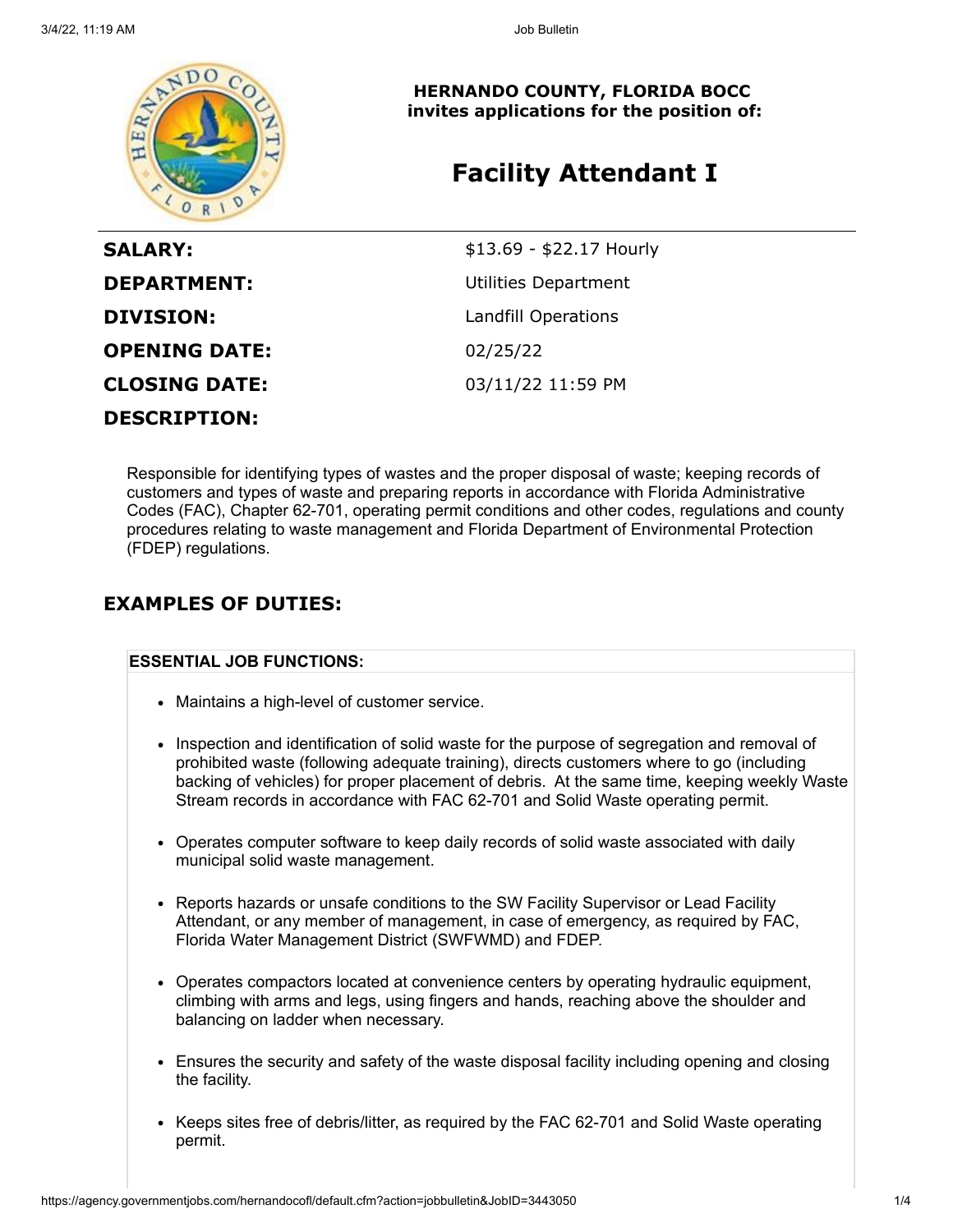- Monitors and evaluates equipment for operability by climbing onto equipment with hands and legs, balancing on ladder, and use of vision. Reports problems to the Facility Coordinator immediately.
- Provide aid to the Departments drivers in the removing and replacement of roll-off boxes within the facility.
- Renders aid to the public and businesses to assist in the proper placement of various wastes or recyclable products by oral instructions.
- Operates, fuels, maintains, lubes, cleans, and makes minor repairs to various equipment, including but not limited to: trucks, trailers, loaders, derimmer, forklift, all-terrain vehicles, mowers and other lawn equipment.
- Position is required to conform to all safety requirements, including but not limited to the wearing of safety uniforms, steel toe boots, work gloves, hard hats, safety glasses, ear protection, and any other personal protection equipment (PPE), asrequired.
- Ensure proper identification, processing and separation of special waste, hazardous waste and recyclable materials. (Hazardous waste is defined as chemical, biological, flammable, explosive, or radioactive wastes that pose a substantial danger, immediately or over time, to human, animal, or plant life.)
- Position is responsible for the safe and efficient operation of equipment, tools and supplies used.
- Position is subject to callouts and non-traditional work hours during emergencies and other contingencies.
- Responds to callback, overtime, and unscheduled work.
- Required to work at all three solid waste facilities as needed.
- Regular attendance.

# **TYPICAL QUALIFICATIONS:**

| Education                                       | High school graduate or equivalent (GED).                                                                                                                                                                                                                                                                            |
|-------------------------------------------------|----------------------------------------------------------------------------------------------------------------------------------------------------------------------------------------------------------------------------------------------------------------------------------------------------------------------|
| Experience                                      | • Two (2) years of experience operating computers / electronic equipment.<br>• Two (2) years of experience in interacting with the public.                                                                                                                                                                           |
| Licenses,<br>Certifications or<br>Registrations | • Must possess and maintain a valid Florida Driver's License and be<br>insurable by current insurance carrier.<br>• This position is subject to the Hepatitis B Vaccine and other vaccines as<br>necessary.<br>• Must possess or be able to obtain Solid Waste Spotter certifications within<br>1 year of employment |

# **SUPPLEMENTAL INFORMATION:**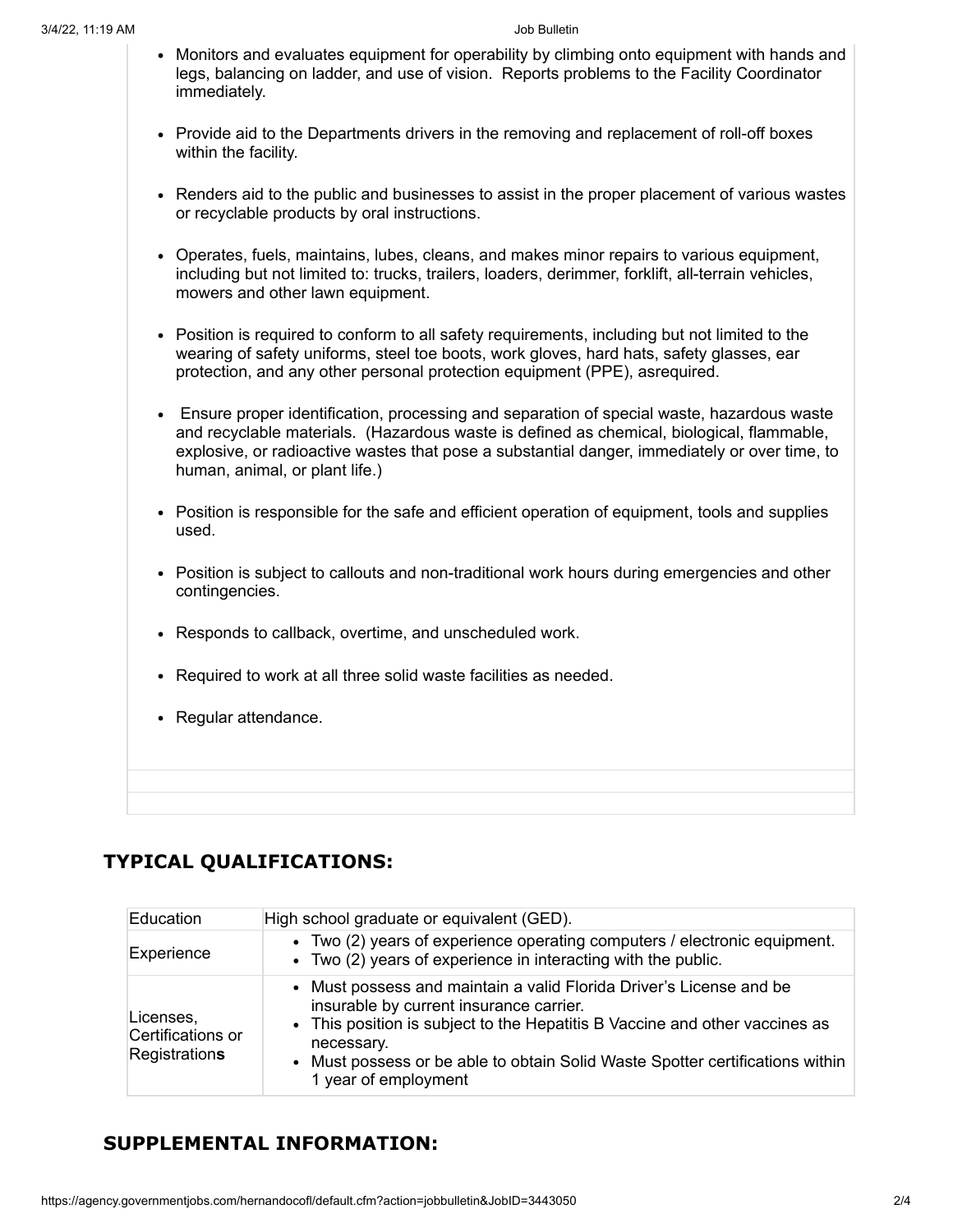Pay Grade: 208 FLSA: Non-Exempt Bargaining Unit: Teamsters Local 79

APPLICATIONS MAY BE FILED ONLINE AT: <https://www.hernandocounty.us/home>

Position #13747 FACILITY ATTENDANT I KD

15470 Flight Path Drive Brooksville, FL 34604 (352) 754-4817

[kdale@co.hernando.fl.us](mailto:kdale@co.hernando.fl.us)

### **Facility Attendant I Supplemental Questionnaire**

- \* 1. Which statement below best describes the highest level of education you have completed?
	- $\Box$  High school graduate, diploma or the equivalent (GED)
	- $\Box$  Associate degree
	- Bachelor's degree
	- $\Box$  Master's degree
	- $\Box$  Professional degree
	- $\Box$  Doctorate degree
- \* 2. Do you have two (2) years experience in operating computers / electronic equipment?
	- $\Box$  Yes  $\Box$  No
- \* 3. Do you have two (2) years of experience interacting with the general public?  $\Box$  Yes  $\Box$  No
- \* 4. Do you possess a Solid Waste Spotter certification? (must obtain within one (1) year of employment)
	- $\Box$  Yes  $\Box$  No.
- \* 5. Do you have knowledge of the operation of a landfill or collection facility?  $\Box$  Yes  $\Box$  No
- \* 6. Do you have the ability to quickly identify the various types of hazardous and nonhazardous waste that is brought to the facility (after training is received)?  $\Box$  Yes  $\Box$  No
- \* 7. Do you have the ability to perform an efficient and timely pre-trip inspection on equipment and perform daily preventive maintenance?  $\Box$  Yes  $\Box$  No
- \* 8. Are you skilled in accurately maintaining records, logs and reports?